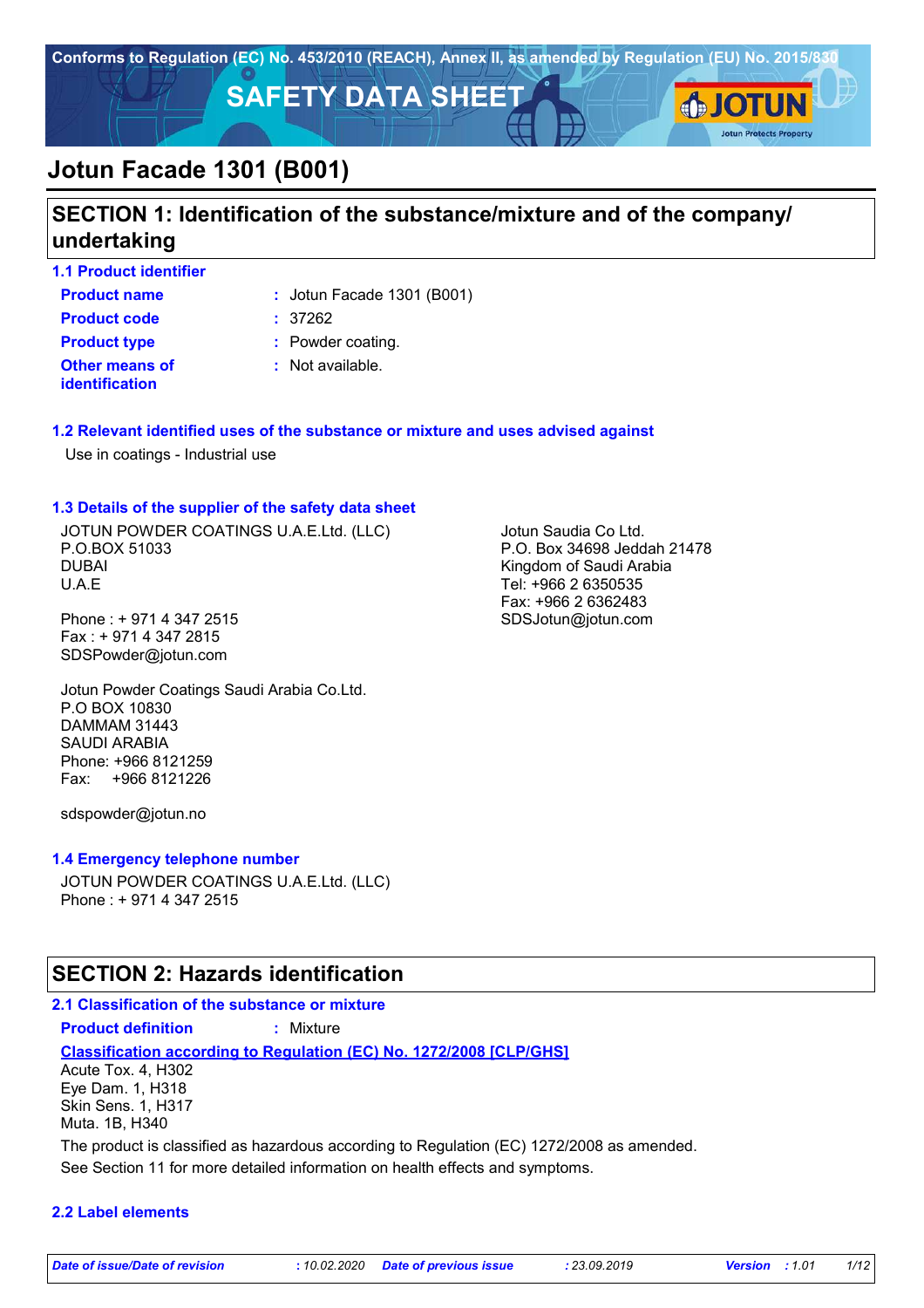## **SECTION 2: Hazards identification**

| <b>Hazard pictograms</b>                                                                                                                                        |                                                                                                                                                                                                                                                                                              |
|-----------------------------------------------------------------------------------------------------------------------------------------------------------------|----------------------------------------------------------------------------------------------------------------------------------------------------------------------------------------------------------------------------------------------------------------------------------------------|
| <b>Signal word</b>                                                                                                                                              | : Danger.                                                                                                                                                                                                                                                                                    |
| <b>Hazard statements</b>                                                                                                                                        | H302 - Harmful if swallowed.<br>H318 - Causes serious eye damage.<br>H317 - May cause an allergic skin reaction.<br>H340 - May cause genetic defects.                                                                                                                                        |
| <b>Precautionary statements</b>                                                                                                                                 |                                                                                                                                                                                                                                                                                              |
| <b>General</b>                                                                                                                                                  | : Not applicable.                                                                                                                                                                                                                                                                            |
| <b>Prevention</b>                                                                                                                                               | : P201 - Obtain special instructions before use.<br>P280 - Wear protective gloves. Wear eye or face protection. Wear protective<br>clothing.                                                                                                                                                 |
| <b>Response</b>                                                                                                                                                 | P333 + P313 - If skin irritation or rash occurs: Get medical attention.<br>P305 + P351 + P338 + P310 - IF IN EYES: Rinse cautiously with water for several<br>minutes. Remove contact lenses, if present and easy to do. Continue rinsing.<br>Immediately call a POISON CENTER or physician. |
| <b>Storage</b>                                                                                                                                                  | : P405 - Store locked up.                                                                                                                                                                                                                                                                    |
| <b>Disposal</b>                                                                                                                                                 | : P501 - Dispose of contents and container in accordance with all local, regional,<br>national and international regulations.                                                                                                                                                                |
| <b>Hazardous ingredients</b>                                                                                                                                    | : 1,3,5-tris(oxiranylmethyl)-1,3,5-triazine-2,4,6(1h,3h,5h)-trione<br>N,N,N,N-tetrakis(4,6-bis(butyl-(N-methyl-2,2,6,6-tetramethylpiperidin-4-yl)amino)<br>triazin-2-yl)-4,7-diazadecane-1,10-diamine                                                                                        |
| <b>Supplemental label</b><br>elements                                                                                                                           | : Not applicable.                                                                                                                                                                                                                                                                            |
| <b>Annex XVII - Restrictions</b><br>on the manufacture,<br>placing on the market and<br>use of certain dangerous<br>substances, mixtures and<br><b>articles</b> | : Restricted to professional users.                                                                                                                                                                                                                                                          |
| <b>Special packaging requirements</b>                                                                                                                           |                                                                                                                                                                                                                                                                                              |
| <b>Containers to be fitted</b><br>with child-resistant<br>fastenings                                                                                            | : Not applicable.                                                                                                                                                                                                                                                                            |
| Tactile warning of danger : Not applicable.                                                                                                                     |                                                                                                                                                                                                                                                                                              |

#### **2.3 Other hazards**

**Other hazards which do : not result in classification** : None known.

## **SECTION 3: Composition/information on ingredients**

| <b>Product/ingredient name</b>                                       | <b>Identifiers</b>                                     | <b>Weight %</b> | <b>Regulation (EC) No.</b><br>1272/2008 [CLP]                                                                                                      | <b>Type</b> |
|----------------------------------------------------------------------|--------------------------------------------------------|-----------------|----------------------------------------------------------------------------------------------------------------------------------------------------|-------------|
| 1,3,5-tris(oxiranylmethyl)-1,3,<br>5-triazine-2,4,6(1h,3h,5h)-trione | EC: 219-514-3<br>CAS: 2451-62-9<br>Index: 615-021-00-6 | ~10             | Acute Tox. 3, H301<br>Acute Tox. 3, H331<br>Eye Dam. 1, H318<br>Skin Sens. 1, H317<br>Muta. 1B, H340<br>STOT RE 2, H373<br>Aquatic Chronic 3, H412 | $[1]$       |
| $N, N, N$ -tetrakis $(4, 6$ -bis $(buty)-(N-$                        | EC: 401-990-0                                          | $<$ 1           | Skin Sens. 1, H317                                                                                                                                 | $[1]$       |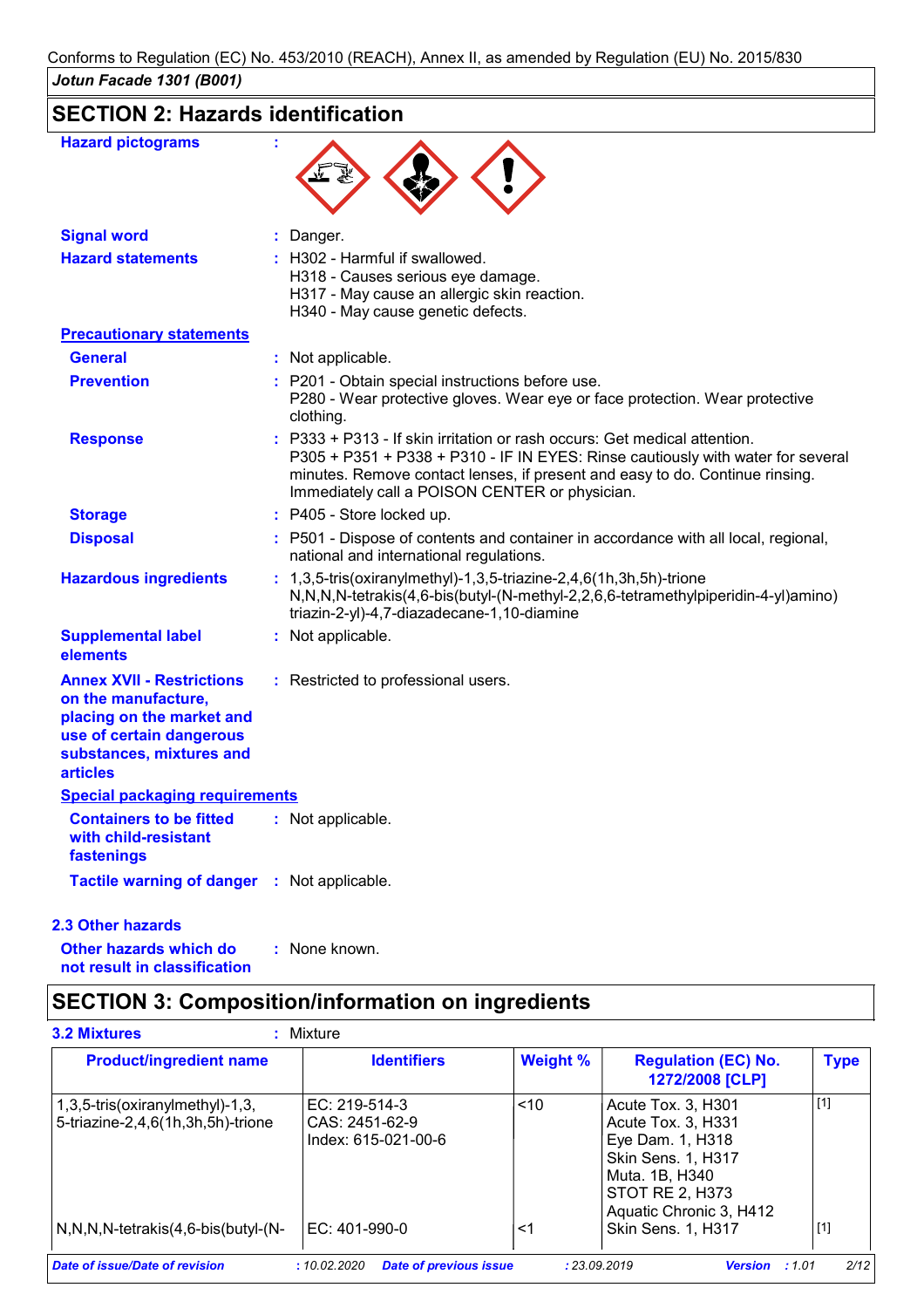## **SECTION 3: Composition/information on ingredients**

| methyl-2,2,6,6-tetramethylpiperidin- CAS: 106990-43-6<br>4-yl)amino)triazin-2-yl)-4,<br>7-diazadecane-1,10-diamine | <b>STOT RE 2, H373</b><br>(lymphatic system)<br>Aquatic Chronic 2, H411     |  |
|--------------------------------------------------------------------------------------------------------------------|-----------------------------------------------------------------------------|--|
|                                                                                                                    | See Section 16 for the full<br>text of the H statements<br>∣declared above. |  |

There are no additional ingredients present which, within the current knowledge of the supplier and in the concentrations applicable, are classified as hazardous to health or the environment, are PBTs, vPvBs or Substances of equivalent concern, or have been assigned a workplace exposure limit and hence require reporting in this section.

Type

[1] Substance classified with a health or environmental hazard

- [2] Substance with a workplace exposure limit
- [3] Substance meets the criteria for PBT according to Regulation (EC) No. 1907/2006, Annex XIII
- [4] Substance meets the criteria for vPvB according to Regulation (EC) No. 1907/2006, Annex XIII
- [5] Substance of equivalent concern
- [6] Additional disclosure due to company policy

Occupational exposure limits, if available, are listed in Section 8.

## **SECTION 4: First aid measures**

#### **4.1 Description of first aid measures**

**Over-exposure signs/symptoms**

| <b>General</b>                    | : In all cases of doubt, or when symptoms persist, seek medical attention. Never give<br>anything by mouth to an unconscious person. If unconscious, place in recovery<br>position and seek medical advice.                                                                                                                                                                                                     |  |
|-----------------------------------|-----------------------------------------------------------------------------------------------------------------------------------------------------------------------------------------------------------------------------------------------------------------------------------------------------------------------------------------------------------------------------------------------------------------|--|
| <b>Eye contact</b>                | : Check for and remove any contact lenses. Immediately flush eyes with running<br>water for at least 15 minutes, keeping eyelids open. Seek immediate medical<br>attention.                                                                                                                                                                                                                                     |  |
| <b>Inhalation</b>                 | : Remove to fresh air. Keep person warm and at rest. If not breathing, if breathing is<br>irregular or if respiratory arrest occurs, provide artificial respiration or oxygen by<br>trained personnel.                                                                                                                                                                                                          |  |
| <b>Skin contact</b>               | : Remove contaminated clothing and shoes. Wash skin thoroughly with soap and<br>water or use recognised skin cleanser. Do NOT use solvents or thinners.                                                                                                                                                                                                                                                         |  |
| <b>Ingestion</b>                  | : If swallowed, seek medical advice immediately and show the container or label.<br>Keep person warm and at rest. Do NOT induce vomiting.                                                                                                                                                                                                                                                                       |  |
| <b>Protection of first-aiders</b> | : No action shall be taken involving any personal risk or without suitable training. If it<br>is suspected that fumes are still present, the rescuer should wear an appropriate<br>mask or self-contained breathing apparatus. It may be dangerous to the person<br>providing aid to give mouth-to-mouth resuscitation. Wash contaminated clothing<br>thoroughly with water before removing it, or wear gloves. |  |

#### **4.2 Most important symptoms and effects, both acute and delayed**

| Over-exposure signs/symptoms   |                                                                                                                                                                          |  |  |  |  |
|--------------------------------|--------------------------------------------------------------------------------------------------------------------------------------------------------------------------|--|--|--|--|
| Eye contact                    | : Adverse symptoms may include the following:<br>pain<br>watering<br>redness                                                                                             |  |  |  |  |
| <b>Inhalation</b>              | : No specific data.                                                                                                                                                      |  |  |  |  |
| <b>Skin contact</b>            | : Adverse symptoms may include the following:<br>pain or irritation<br>redness<br>blistering may occur                                                                   |  |  |  |  |
| <b>Ingestion</b>               | : Adverse symptoms may include the following:<br>stomach pains                                                                                                           |  |  |  |  |
|                                | 4.3 Indication of any immediate medical attention and special treatment needed                                                                                           |  |  |  |  |
| <b>Notes to physician</b>      | : In case of inhalation of decomposition products in a fire, symptoms may be delayed.<br>The exposed person may need to be kept under medical surveillance for 48 hours. |  |  |  |  |
| <b>Specific treatments</b>     | : No specific treatment.                                                                                                                                                 |  |  |  |  |
| Date of issue/Date of revision | 3/12<br><b>Date of previous issue</b><br>: 23.09.2019<br>: 10.02.2020<br><b>Version</b><br>:1.01                                                                         |  |  |  |  |
|                                |                                                                                                                                                                          |  |  |  |  |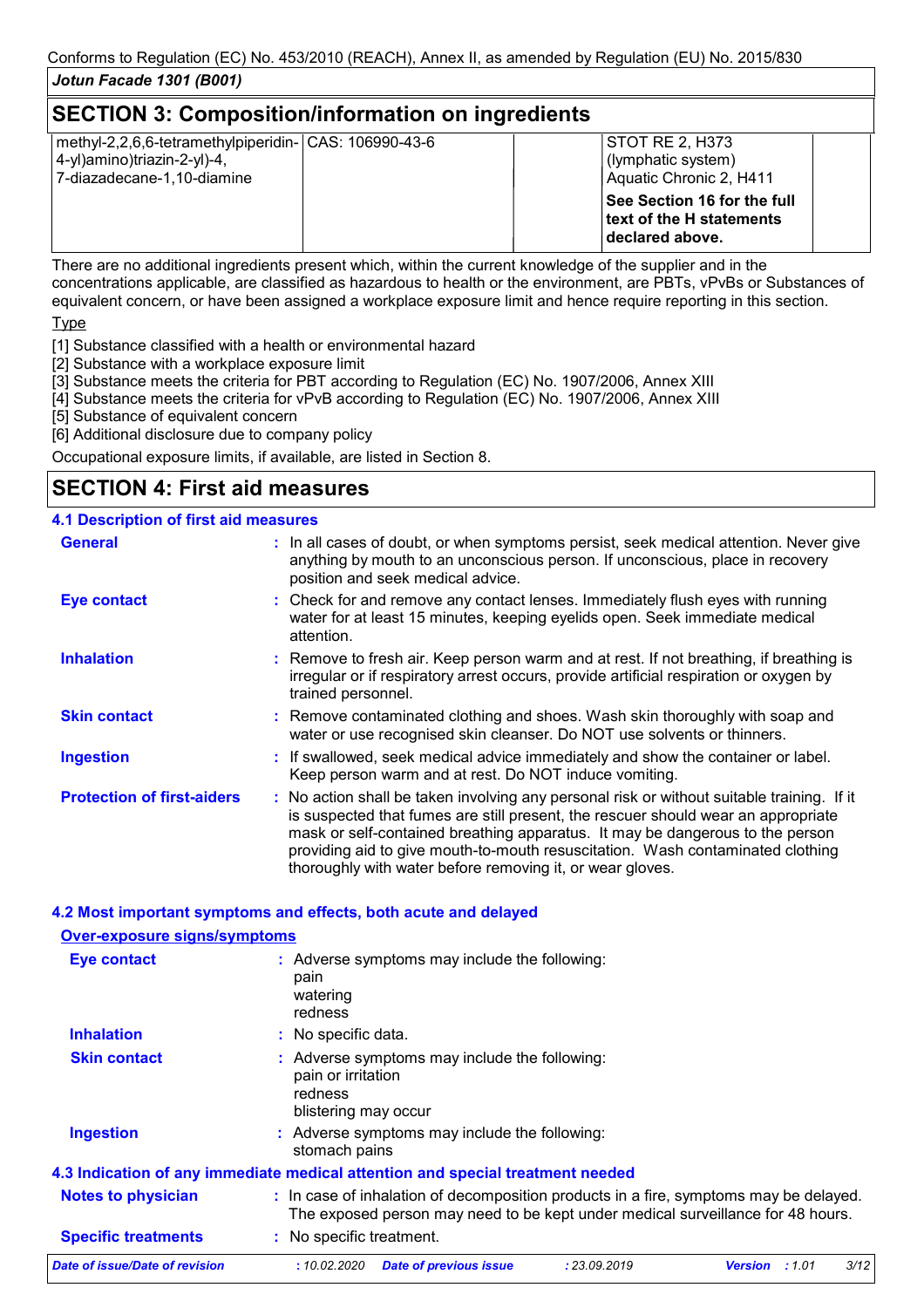Conforms to Regulation (EC) No. 453/2010 (REACH), Annex II, as amended by Regulation (EU) No. 2015/830

#### *Jotun Facade 1301 (B001)*

### **SECTION 4: First aid measures**

See toxicological information (Section 11)

## **SECTION 5: Firefighting measures**

| 5.1 Extinguishing media                                |                                                                                                                              |
|--------------------------------------------------------|------------------------------------------------------------------------------------------------------------------------------|
| <b>Suitable extinguishing</b><br>media                 | : Recommended: alcohol-resistant foam, $CO2$ blanket, water spray or mist.                                                   |
| <b>Unsuitable extinguishing</b><br>media               | : Do not use water jet.<br>Do not use inert gas under high pressure (e.g. CO2).                                              |
|                                                        | 5.2 Special hazards arising from the substance or mixture                                                                    |
| <b>Hazards from the</b><br>substance or mixture        | : Fire will produce dense black smoke. Exposure to decomposition products may<br>cause a health hazard.                      |
|                                                        | Fine dust clouds may form explosive mixtures with air.                                                                       |
| <b>Hazardous combustion</b><br>products                | : Decomposition products may include the following materials: carbon monoxide,<br>carbon dioxide, smoke, oxides of nitrogen. |
| <b>5.3 Advice for firefighters</b>                     |                                                                                                                              |
| <b>Special protective actions</b><br>for fire-fighters | : Cool closed containers exposed to fire with water. Do not release runoff from fire to<br>drains or watercourses.           |
| <b>Special protective</b>                              | : Appropriate breathing apparatus may be required.                                                                           |

## **SECTION 6: Accidental release measures**

**equipment for fire-fighters**

|                                                                       | 6.1 Personal precautions, protective equipment and emergency procedures |                                                                                                                                                                                                                                                             |  |  |  |
|-----------------------------------------------------------------------|-------------------------------------------------------------------------|-------------------------------------------------------------------------------------------------------------------------------------------------------------------------------------------------------------------------------------------------------------|--|--|--|
| For non-emergency<br>personnel                                        |                                                                         | : Exclude sources of ignition and ventilate the area. Avoid breathing dust. Refer to<br>protective measures listed in sections 7 and 8.                                                                                                                     |  |  |  |
| For emergency responders :                                            |                                                                         | If specialised clothing is required to deal with the spillage, take note of any<br>information in Section 8 on suitable and unsuitable materials. See also the<br>information in "For non-emergency personnel".                                             |  |  |  |
| <b>6.2 Environmental</b><br>precautions                               |                                                                         | : Do not allow to enter drains or watercourses. If the product contaminates lakes,<br>rivers, or sewers, inform the appropriate authorities in accordance with local<br>regulations.                                                                        |  |  |  |
| <b>6.3 Methods and material</b><br>for containment and<br>cleaning up |                                                                         | : Contain and collect spillage with an electrically protected vacuum cleaner or by wet-<br>brushing and place in container for disposal according to local regulations (see<br>section 13). Do not use a dry brush as dust clouds or static can be created. |  |  |  |
| 6.4 Reference to other<br><b>sections</b>                             |                                                                         | : See Section 1 for emergency contact information.<br>See Section 8 for information on appropriate personal protective equipment.<br>See Section 13 for additional waste treatment information.                                                             |  |  |  |

## **SECTION 7: Handling and storage**

The information in this section contains generic advice and guidance. The list of Identified Uses in Section 1 should be consulted for any available use-specific information provided in the Exposure Scenario(s).

**Advice should be taken from a competent occupational health practitioner on the assessment of employees with skin or respiratory complaints before the individual is exposed to the uncured product.**

#### **7.1 Precautions for safe handling**

*Date of issue/Date of revision* **:** *10.02.2020 Date of previous issue : 23.09.2019 Version : 1.01 4/12*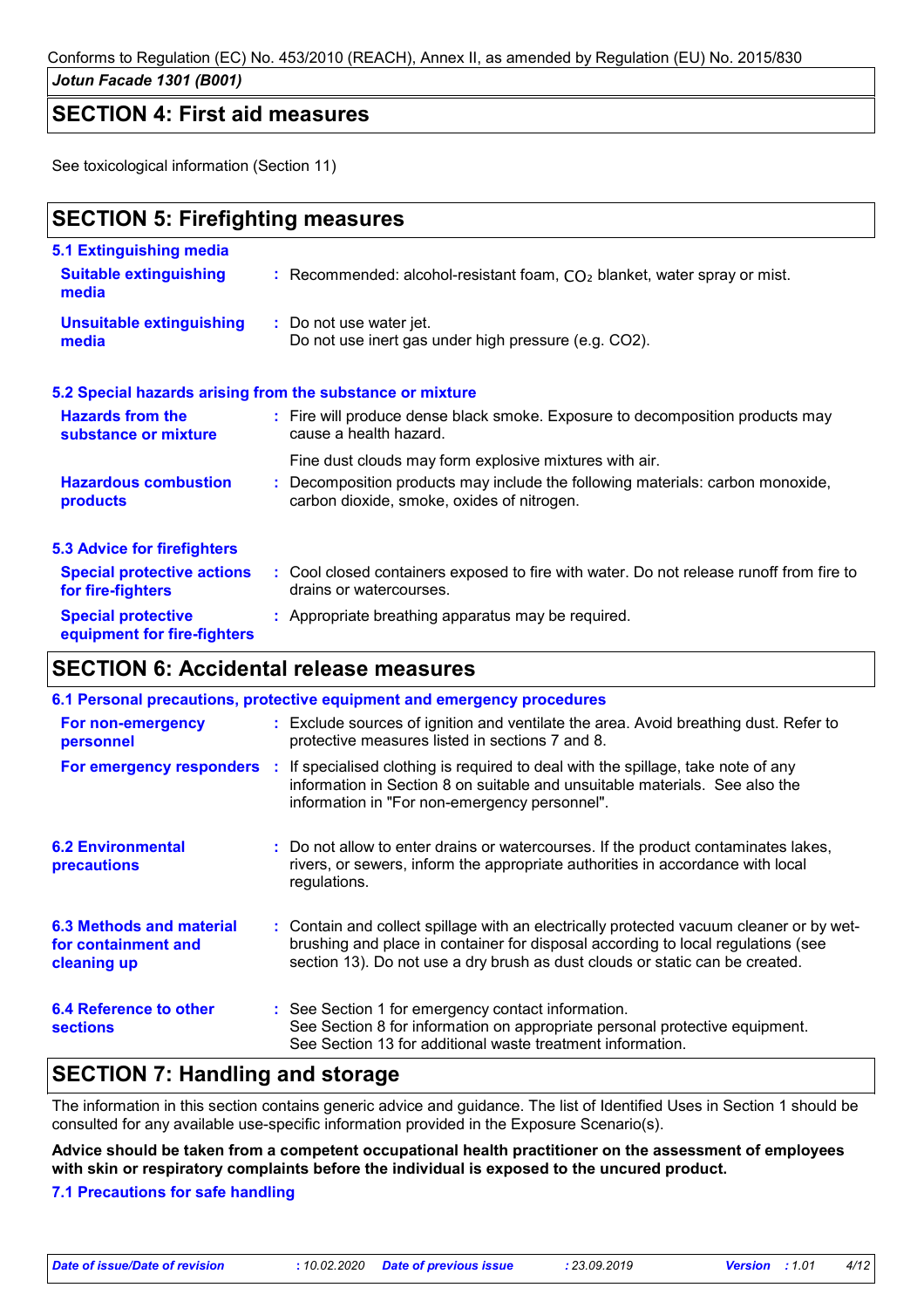## **SECTION 7: Handling and storage**

Precautions should be taken to prevent the formation of dusts in concentrations above flammable, explosive or occupational exposure limits.

Electrical equipment and lighting should be protected to appropriate standards to prevent dust coming into contact with hot surfaces, sparks or other ignition sources.

Mixture may charge electrostatically: always use earthing leads when transferring from one container to another. Operators should wear antistatic footwear and clothing and floors should be of the conducting type.

Keep away from heat, sparks and flame.

Avoid contact with skin and eyes. Avoid the inhalation of dust, particulates, spray or mist arising from the application of this mixture. Avoid inhalation of dust from sanding.

Eating, drinking and smoking should be prohibited in areas where this material is handled, stored and processed. Put on appropriate personal protective equipment (see Section 8).

Always keep in containers made from the same material as the original one.

Comply with the health and safety at work laws.

Do not allow to enter drains or watercourses.

#### **7.2 Conditions for safe storage, including any incompatibilities**

#### Store in accordance with local regulations.

#### **Additional information on storage conditions**

Observe label precautions. Store in a dry, cool and well-ventilated area. Keep away from heat and direct sunlight. Keep container tightly closed.

Keep away from sources of ignition. No smoking. Prevent unauthorised access. Containers that have been opened must be carefully resealed and kept upright to prevent leakage.

See Technical Data Sheet / packaging for further information.

#### **7.3 Specific end use(s) Recommendations :**

: Not available.

**Industrial sector specific : solutions** : Not available.

## **SECTION 8: Exposure controls/personal protection**

The information in this section contains generic advice and guidance. Information is provided based on typical anticipated uses of the product. Additional measures might be required for bulk handling or other uses that could significantly increase worker exposure or environmental releases.

#### **8.1 Control parameters**

#### **Occupational exposure limits**

No exposure limit value known. Dust Limit : 10 mg/m<sup>3</sup> (TWA of total inhalable dust) and 4 mg/m<sup>3</sup> (TWA of respirable)

**Recommended monitoring procedures**

**:** If this product contains ingredients with exposure limits, personal, workplace atmosphere or biological monitoring may be required to determine the effectiveness of the ventilation or other control measures and/or the necessity to use respiratory protective equipment. Reference should be made to monitoring standards, such as the following: European Standard EN 689 (Workplace atmospheres - Guidance for the assessment of exposure by inhalation to chemical agents for comparison with limit values and measurement strategy) European Standard EN 14042 (Workplace atmospheres - Guide for the application and use of procedures for the assessment of exposure to chemical and biological agents) European Standard EN 482 (Workplace atmospheres - General requirements for the performance of procedures for the measurement of chemical agents) Reference to national guidance documents for methods for the determination of hazardous substances will also be required.

#### **DNELs/DMELs**

No DNELs/DMELs available.

**PNECs**

No PNECs available

#### **8.2 Exposure controls**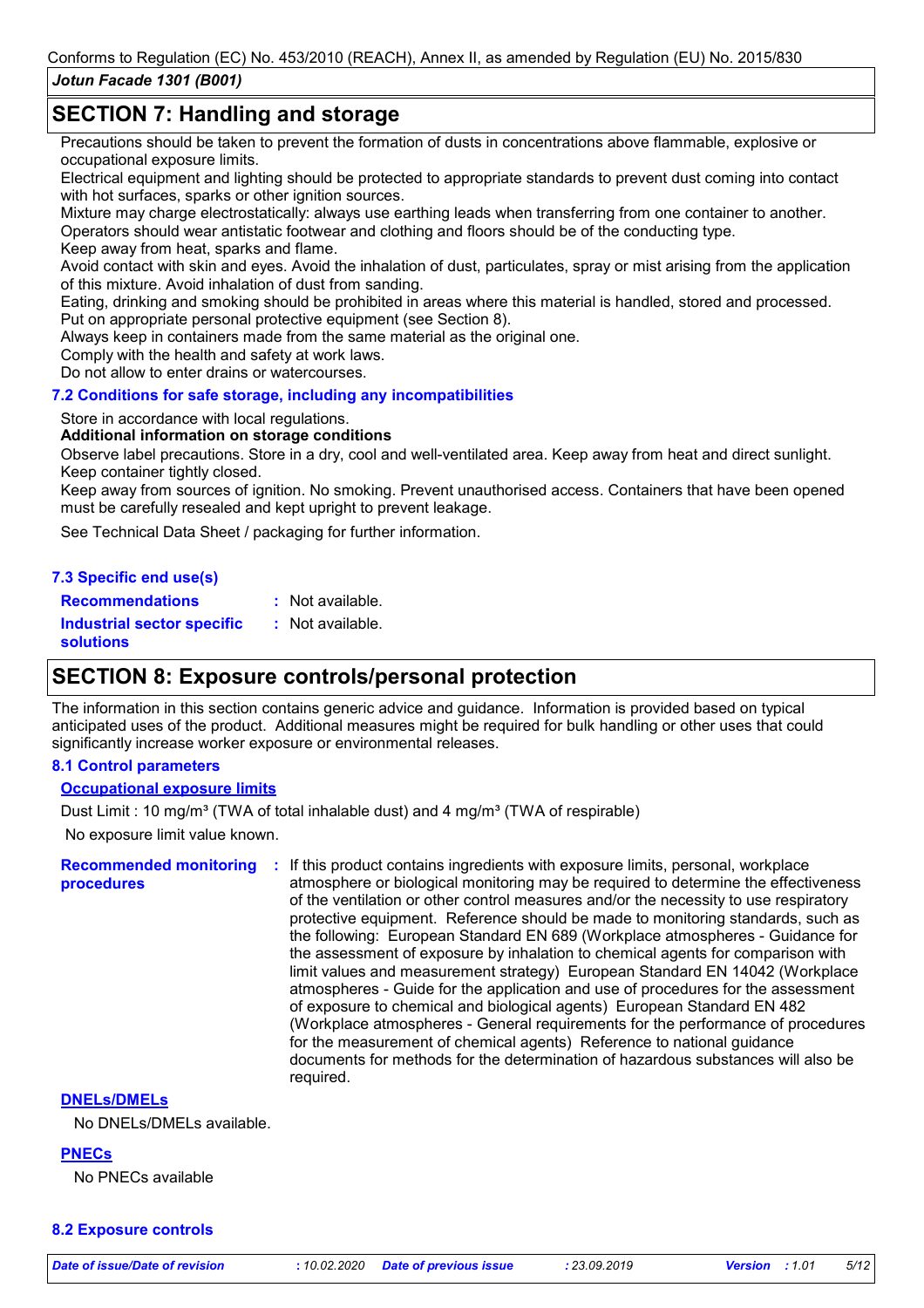## **SECTION 8: Exposure controls/personal protection**

| <b>Appropriate engineering</b><br>controls<br><b>Individual protection measures</b> | : Avoid breathing dust. Where reasonably practicable, this should be achieved by the<br>use of local exhaust ventilation and good general extraction. If these are not<br>sufficient to maintain exposure to dusts below the OEL, suitable respiratory<br>protection must be worn.                                                                                                                                                                                                                                                                                                                                                                                                                                                                                                                                                                                                                                                                                                                                                                                                                                                                                                                                                                                                                                                                                                             |  |
|-------------------------------------------------------------------------------------|------------------------------------------------------------------------------------------------------------------------------------------------------------------------------------------------------------------------------------------------------------------------------------------------------------------------------------------------------------------------------------------------------------------------------------------------------------------------------------------------------------------------------------------------------------------------------------------------------------------------------------------------------------------------------------------------------------------------------------------------------------------------------------------------------------------------------------------------------------------------------------------------------------------------------------------------------------------------------------------------------------------------------------------------------------------------------------------------------------------------------------------------------------------------------------------------------------------------------------------------------------------------------------------------------------------------------------------------------------------------------------------------|--|
|                                                                                     |                                                                                                                                                                                                                                                                                                                                                                                                                                                                                                                                                                                                                                                                                                                                                                                                                                                                                                                                                                                                                                                                                                                                                                                                                                                                                                                                                                                                |  |
| <b>Hygiene measures</b>                                                             | : Wash hands, forearms and face thoroughly after handling chemical products, before<br>eating, smoking and using the lavatory and at the end of the working period.<br>Appropriate techniques should be used to remove potentially contaminated clothing.<br>Contaminated work clothing should not be allowed out of the workplace. Wash<br>contaminated clothing before reusing. Ensure that eyewash stations and safety<br>showers are close to the workstation location.                                                                                                                                                                                                                                                                                                                                                                                                                                                                                                                                                                                                                                                                                                                                                                                                                                                                                                                    |  |
| <b>Eye/face protection</b>                                                          | : Safety eyewear complying to EN 166 should be used when a risk assessment<br>indicates this is necessary to avoid exposure to liquid splashes, mists, gases or<br>dusts. If contact is possible, the following protection should be worn, unless the<br>assessment indicates a higher degree of protection: chemical splash goggles and/<br>or face shield. If inhalation hazards exist, a full-face respirator may be required<br>instead.                                                                                                                                                                                                                                                                                                                                                                                                                                                                                                                                                                                                                                                                                                                                                                                                                                                                                                                                                   |  |
| <b>Skin protection</b>                                                              |                                                                                                                                                                                                                                                                                                                                                                                                                                                                                                                                                                                                                                                                                                                                                                                                                                                                                                                                                                                                                                                                                                                                                                                                                                                                                                                                                                                                |  |
| <b>Gloves</b>                                                                       | : There is no one glove material or combination of materials that will give unlimited<br>resistance to any individual or combination of chemicals.<br>The breakthrough time must be greater than the end use time of the product.<br>The instructions and information provided by the glove manufacturer on use,<br>storage, maintenance and replacement must be followed.<br>Gloves should be replaced regularly and if there is any sign of damage to the glove<br>material.<br>Always ensure that gloves are free from defects and that they are stored and used<br>correctly.<br>The performance or effectiveness of the glove may be reduced by physical/chemical<br>damage and poor maintenance.<br>Barrier creams may help to protect the exposed areas of the skin but should not be<br>applied once exposure has occurred.<br>Wear suitable gloves tested to EN374.<br>Recommended, gloves(breakthrough time) > 8 hours: PVC, nitrile rubber, neoprene<br>May be used, gloves(breakthrough time) 4 - 8 hours: polyvinyl alcohol (PVA)<br>For right choice of glove materials, with focus on chemical resistance and time of<br>penetration, seek advice by the supplier of chemical resistant gloves.<br>The user must check that the final choice of type of glove selected for handling this<br>product is the most appropriate and takes into account the particular conditions of |  |
| <b>Body protection</b>                                                              | use, as included in the user's risk assessment.<br>: Personnel should wear protective clothing. Care should be taken in the selection of<br>protective clothing to ensure that inflammation and irritation of the skin at the neck                                                                                                                                                                                                                                                                                                                                                                                                                                                                                                                                                                                                                                                                                                                                                                                                                                                                                                                                                                                                                                                                                                                                                             |  |
|                                                                                     | and wrists through contact with the powder are avoided.                                                                                                                                                                                                                                                                                                                                                                                                                                                                                                                                                                                                                                                                                                                                                                                                                                                                                                                                                                                                                                                                                                                                                                                                                                                                                                                                        |  |
| <b>Other skin protection</b>                                                        | : Appropriate footwear and any additional skin protection measures should be<br>selected based on the task being performed and the risks involved and should be<br>approved by a specialist before handling this product.                                                                                                                                                                                                                                                                                                                                                                                                                                                                                                                                                                                                                                                                                                                                                                                                                                                                                                                                                                                                                                                                                                                                                                      |  |
| <b>Respiratory protection</b>                                                       | : If workers are exposed to concentrations above the exposure limit, they must use a<br>respirator according to EN 140. If dust is generated and ventilation is inadequate,<br>use respirator that will protect against dust/mist. (FFP2 / N95).                                                                                                                                                                                                                                                                                                                                                                                                                                                                                                                                                                                                                                                                                                                                                                                                                                                                                                                                                                                                                                                                                                                                               |  |
| <b>Environmental exposure</b><br>controls                                           | : Do not allow to enter drains or watercourses.                                                                                                                                                                                                                                                                                                                                                                                                                                                                                                                                                                                                                                                                                                                                                                                                                                                                                                                                                                                                                                                                                                                                                                                                                                                                                                                                                |  |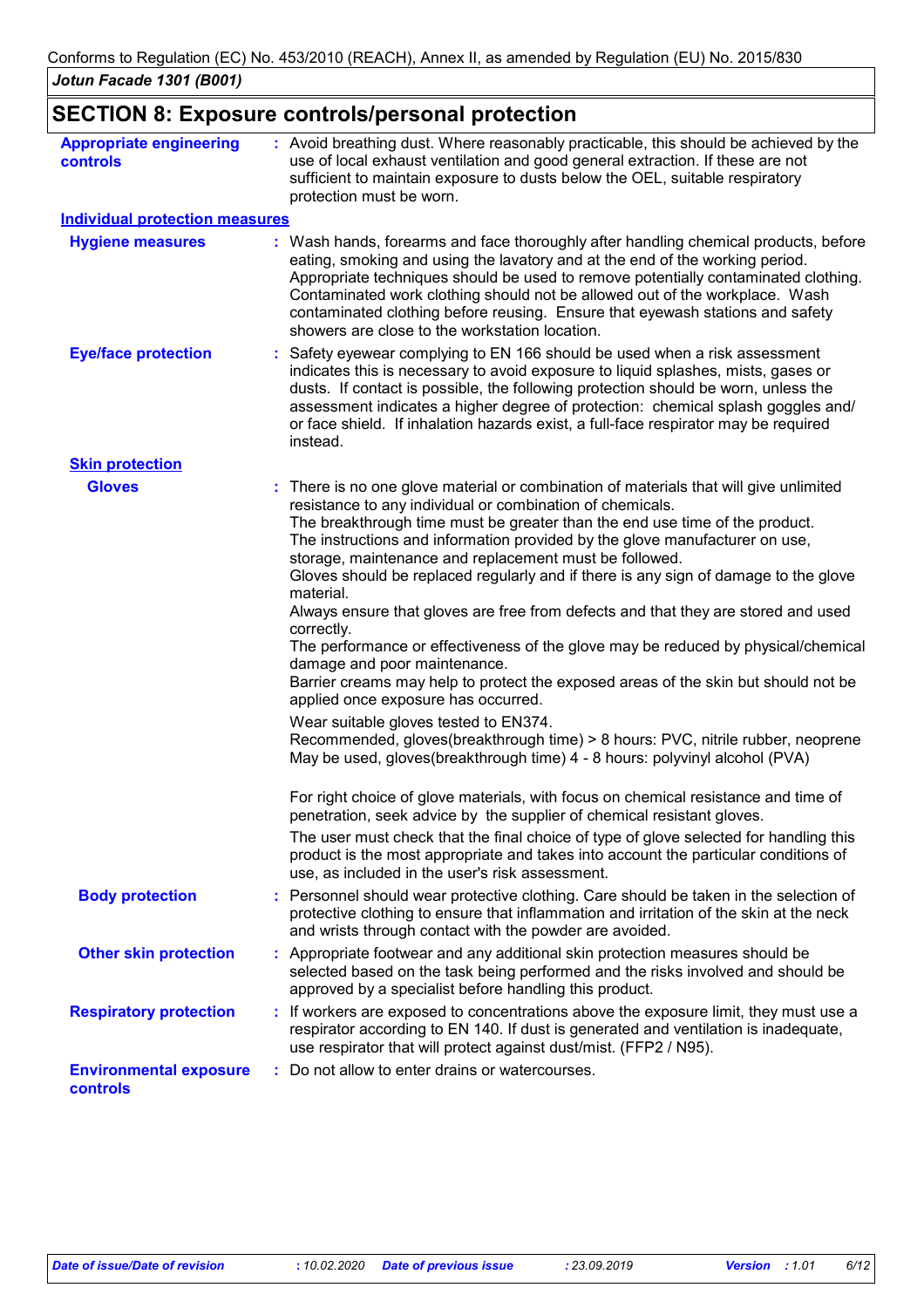# **SECTION 9: Physical and chemical properties**

#### **9.1 Information on basic physical and chemical properties**

| <b>Appearance</b>                                                   |    |                                                                   |
|---------------------------------------------------------------------|----|-------------------------------------------------------------------|
| <b>Physical state</b>                                               | t. | Solid, Powder,                                                    |
| <b>Colour</b>                                                       |    | : Various                                                         |
| <b>Odour</b>                                                        |    | : Odourless.                                                      |
| <b>Odour threshold</b>                                              |    | : Not applicable.                                                 |
| pH                                                                  |    | : Not applicable.                                                 |
| <b>Melting point (dust)</b>                                         |    | $: 85 - 115 °C$                                                   |
| Initial boiling point and<br>boiling range                          |    | : Not applicable.                                                 |
| <b>Flash point</b>                                                  |    | : Not applicable.                                                 |
| <b>Evaporation rate</b>                                             |    | : Not applicable.                                                 |
| <b>Flammability (solid, gas)</b>                                    |    | : Fine dust clouds may form explosive mixtures with air.          |
| <b>Lower explosion limit (dust)</b>                                 |    | : $30$ g/m <sup>3</sup> (EN 14034-3)                              |
| <b>Minimum ignition energy (mJ)</b>                                 |    | $: 10 - 30$ (EN 13821)                                            |
| <b>Vapour pressure</b>                                              |    | : Not applicable.                                                 |
| <b>Vapour density</b>                                               |    | : Not applicable.                                                 |
| <b>Density</b>                                                      |    | : 1.2 to 1.9 $g/cm3$                                              |
| <b>Solubility(ies)</b>                                              |    | : Insoluble in the following materials: cold water and hot water. |
| <b>Partition coefficient: n-octanol/ : Not applicable.</b><br>water |    |                                                                   |
| <b>Auto-ignition temperature</b>                                    |    | $: >450^{\circ}$ C                                                |
| <b>Decomposition temperature</b>                                    |    | $: >230^{\circ}$ C                                                |
| <b>Viscosity</b>                                                    |    | : Not applicable.                                                 |

#### **9.2 Other information**

No additional information.

## **SECTION 10: Stability and reactivity**

| <b>10.1 Reactivity</b>                          |   | : Fine dust clouds may form explosive mixtures with air.                                                                                                   |
|-------------------------------------------------|---|------------------------------------------------------------------------------------------------------------------------------------------------------------|
| <b>10.2 Chemical stability</b>                  |   | : Stable under recommended storage and handling conditions (see Section 7).                                                                                |
| 10.3 Possibility of<br>hazardous reactions      |   | : Under normal conditions of storage and use, hazardous reactions will not occur.                                                                          |
| <b>10.4 Conditions to avoid</b>                 |   | : Avoid the creation of dust when handling and avoid all possible sources of ignition<br>(spark or flame).                                                 |
|                                                 |   | Take precautionary measures against electrostatic discharges.                                                                                              |
|                                                 |   | To avoid fire or explosion, dissipate static electricity during transfer by earthing and<br>bonding containers and equipment before transferring material. |
|                                                 |   | Prevent dust accumulation.                                                                                                                                 |
| <b>10.5 Incompatible materials</b>              | ÷ | Not applicable.                                                                                                                                            |
| <b>10.6 Hazardous</b><br>decomposition products |   | : Decomposition products may include the following materials: carbon monoxide,<br>carbon dioxide, smoke, oxides of nitrogen.                               |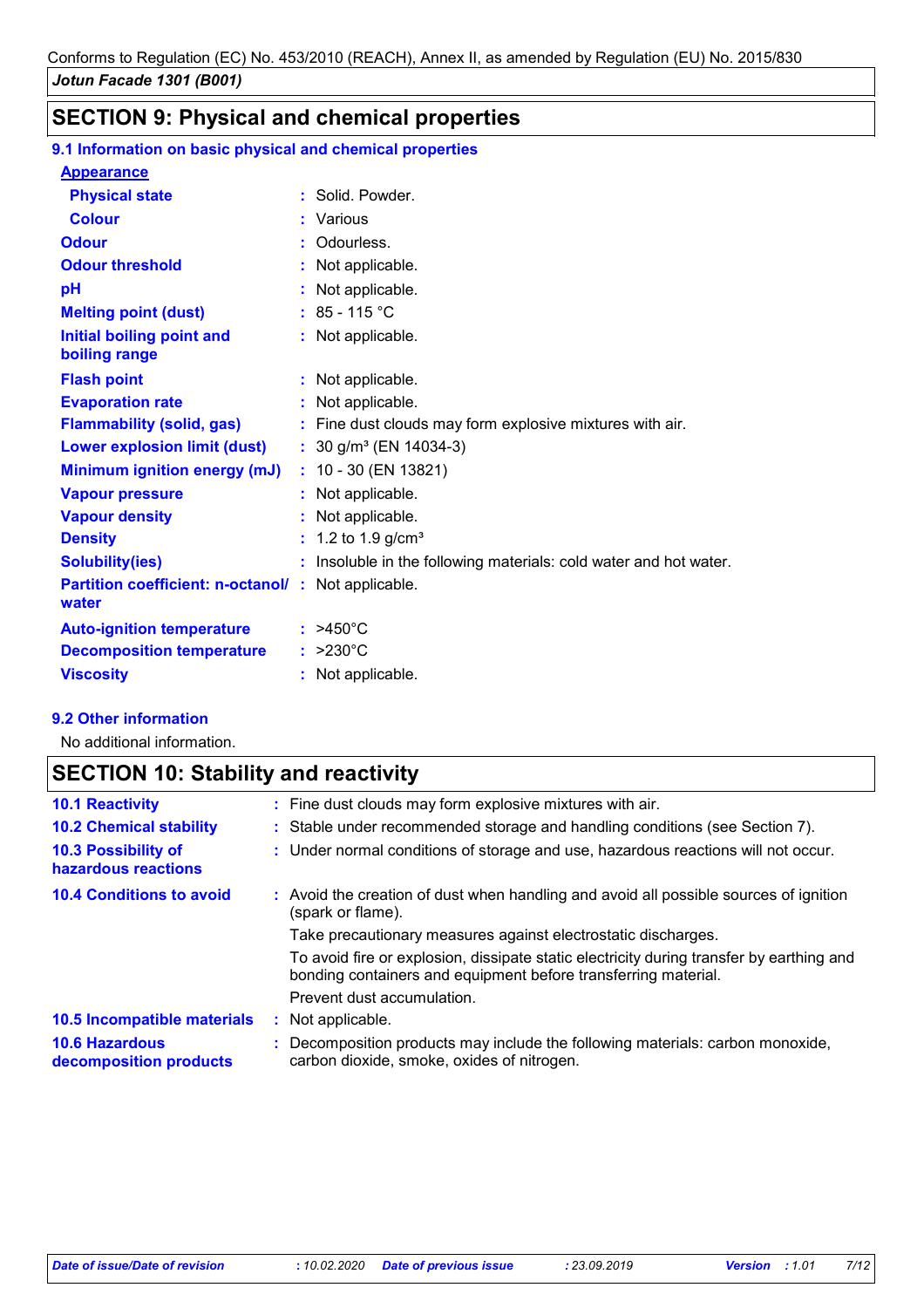## **SECTION 11: Toxicological information**

#### **11.1 Information on toxicological effects**

#### **Acute toxicity**

| <b>Product/ingredient name</b>                                                                | <b>Result</b> | <b>Species</b> | <b>Dose</b> | <b>Exposure</b> |
|-----------------------------------------------------------------------------------------------|---------------|----------------|-------------|-----------------|
| $\vert$ 1,3,5-tris(oxiranylmethyl)-1,<br>$ 3,5\text{-}$ triazine-2,4,6(1h,3h,5h)-<br>l trione | ILD50 Oral    | Rat            | 138 mg/kg   |                 |

#### **Acute toxicity estimates**

| <b>Route</b>         | <b>ATE value</b> |
|----------------------|------------------|
| <b>Oral</b>          | 1878.7 mg/kg     |
| Inhalation (vapours) | 56.36 mg/l       |

#### **Irritation/Corrosion**

| <b>Product/ingredient name</b>                                                                           | <b>Result</b>   | <b>Species</b>                     | <b>Score</b> | <b>Exposure</b>   | <b>Observation</b> |
|----------------------------------------------------------------------------------------------------------|-----------------|------------------------------------|--------------|-------------------|--------------------|
| 1,3,5-tris(oxiranylmethyl)-1,3, Eyes - Severe irritant<br>5-triazine-2,4,6(1h,3h,5h)-<br><b>I</b> trione |                 | Rabbit                             |              | 100<br>milligrams |                    |
|                                                                                                          | Eyes - Irritant | Mammal -<br>species<br>unspecified |              |                   |                    |

#### **Sensitisation**

| <b>Product/ingredient name</b>                                                                                                                        | <b>Route of</b><br>exposure | <b>Species</b>                  | <b>Result</b> |
|-------------------------------------------------------------------------------------------------------------------------------------------------------|-----------------------------|---------------------------------|---------------|
| $1,3,5$ -tris(oxiranylmethyl)-1,3, skin<br>5-triazine-2,4,6(1h,3h,5h)-<br>trione                                                                      |                             | Mammal - species<br>unspecified | Sensitising   |
| N,N,N,N-tetrakis(4,6-bis<br>$\vert$ (butyl-(N-methyl-2,2,6,<br>6-tetramethylpiperidin-4-yl)<br>  amino)triazin-2-yl)-4,<br>7-diazadecane-1,10-diamine | skin                        | Mammal - species<br>unspecified | Sensitising   |

#### **Mutagenicity**

May cause genetic defects.

#### **Carcinogenicity**

No known significant effects or critical hazards.

#### **Reproductive toxicity**

**Developmental effects :**

**Fertility effects :**

: No known significant effects or critical hazards.

: No known significant effects or critical hazards.

#### **Specific target organ toxicity (single exposure)**

Based on available data, the classification criteria are not met.

#### **Specific target organ toxicity (repeated exposure)**

| <b>Product/ingredient name</b>                                                                                                                                                                                                                                                                 | <b>Category</b>          | <b>Route of</b><br>exposure      | <b>Target organs</b>                 |
|------------------------------------------------------------------------------------------------------------------------------------------------------------------------------------------------------------------------------------------------------------------------------------------------|--------------------------|----------------------------------|--------------------------------------|
| $1,3,5$ -tris(oxiranylmethyl)-1,3,5-triazine-2,4,6(1h,3h,5h)-<br><b>Itrione</b><br>$\left(N, N, N\right)$ -tetrakis $\left(4, 6\right)$ -bis $\left(\frac{1}{2}\right)$ - $\left(N\right)$ -methyl-2,2,6,<br> 6-tetramethylpiperidin-4-yl)amino)triazin-2-yl)-4,<br>7-diazadecane-1,10-diamine | Category 2<br>Category 2 | Not determined<br>Not determined | l Not determined<br>Iymphatic system |

#### **Aspiration hazard**

Based on available data, the classification criteria are not met.

**Other information :**

: None identified.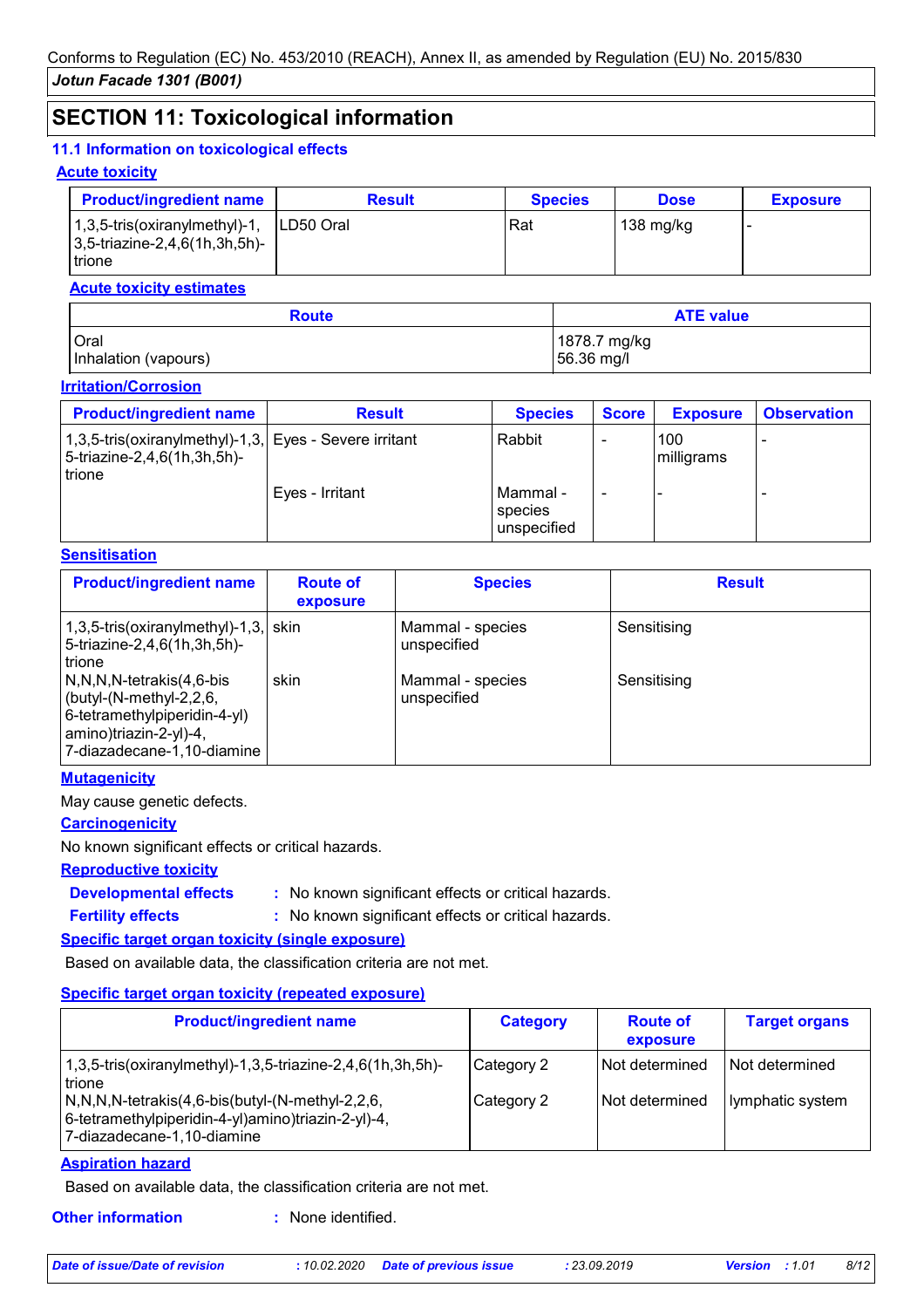## **SECTION 12: Ecological information**

#### **12.1 Toxicity**

There are no data available on the mixture itself.

Coating powder residues should not be allowed to enter drains or watercourses or be deposited where they could affect ground or surface waters.

The mixture has been assessed following the summation method of the CLP Regulation (EC) No 1272/2008 and is not classified as hazardous to the environment, but contains substance(s) hazardous to the environment. See section 3 for details.

No known significant effects or critical hazards.

#### **12.2 Persistence and degradability**

Not available.

#### **12.3 Bioaccumulative potential**

| <b>Product/ingredient name</b>                                                                                                              | $LogP_{ow}$ | <b>BCF</b> | <b>Potential</b> |
|---------------------------------------------------------------------------------------------------------------------------------------------|-------------|------------|------------------|
| 1,3,5-tris(oxiranylmethyl)-1,3, $\sim$ -0.8<br>5-triazine-2,4,6(1h,3h,5h)-<br>trione                                                        |             |            | <b>I</b> low     |
| N,N,N,N-tetrakis(4,6-bis<br>(butyl-(N-methyl-2,2,6,<br>6-tetramethylpiperidin-4-yl)<br>amino)triazin-2-yl)-4,<br>7-diazadecane-1,10-diamine | $-0.94$     |            | How              |

#### **12.4 Mobility in soil**

| <b>Soil/water partition</b><br><b>coefficient (Koc)</b> | : Not available. |
|---------------------------------------------------------|------------------|
| <b>Mobility</b>                                         | : Not available. |

| 12.5 Results of PBT and vPvB assessment |                   |  |
|-----------------------------------------|-------------------|--|
| <b>PBT</b>                              | : Not applicable. |  |
| <b>vPvB</b>                             | : Not applicable. |  |

**12.6 Other adverse effects** : No known significant effects or critical hazards.

## **SECTION 13: Disposal considerations**

The information in this section contains generic advice and guidance. The list of Identified Uses in Section 1 should be consulted for any available use-specific information provided in the Exposure Scenario(s).

#### **Methods of disposal : 13.1 Waste treatment methods Product** The generation of waste should be avoided or minimised wherever possible. Disposal of this product, solutions and any by-products should at all times comply with the requirements of environmental protection and waste disposal legislation and any regional local authority requirements. Dispose of surplus and nonrecyclable products via a licensed waste disposal contractor. Waste should not be disposed of untreated to the sewer unless fully compliant with the requirements of all authorities with jurisdiction. Do not allow to enter drains or watercourses. Dispose of according to all federal, state and local applicable regulations. If this product is mixed with other wastes, the original waste product code may no longer apply and the appropriate code should be assigned. For further information, contact your local waste authority. **Disposal considerations : Hazardous waste :** Yes. *Date of issue/Date of revision* **:** *10.02.2020 Date of previous issue : 23.09.2019 Version : 1.01 9/12*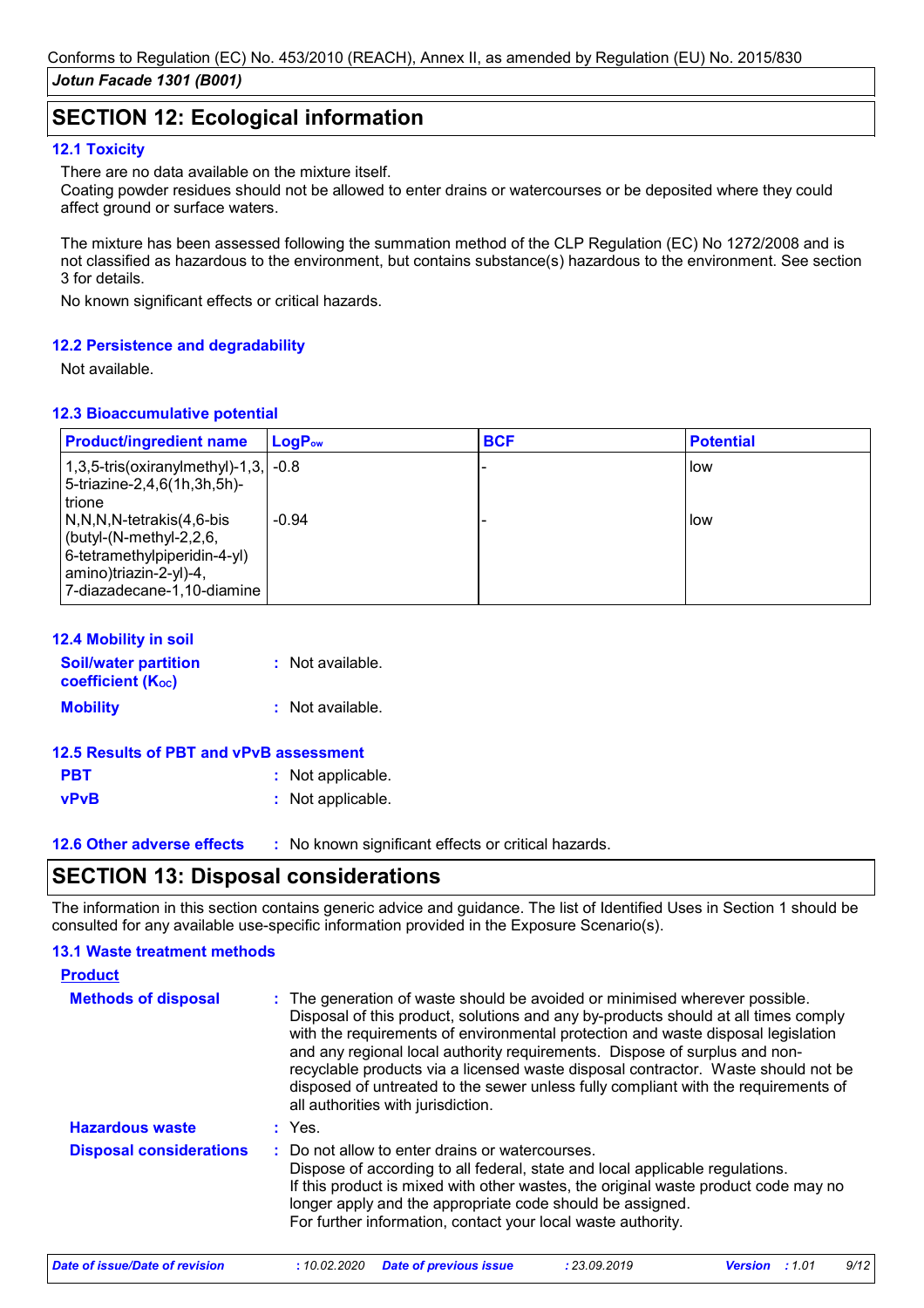## **SECTION 13: Disposal considerations**

| <b>European waste</b><br>catalogue (EWC) | : 08 01 11* Waste paint and varnish containing organic solvents or other dangerous<br>substances |                                                                                                                                                                                                                                                                                                           |  |
|------------------------------------------|--------------------------------------------------------------------------------------------------|-----------------------------------------------------------------------------------------------------------------------------------------------------------------------------------------------------------------------------------------------------------------------------------------------------------|--|
| <b>Packaging</b>                         |                                                                                                  |                                                                                                                                                                                                                                                                                                           |  |
| <b>Methods of disposal</b>               |                                                                                                  | : The generation of waste should be avoided or minimised wherever possible. Waste<br>packaging should be recycled. Incineration or landfill should only be considered<br>when recycling is not feasible.                                                                                                  |  |
| <b>Disposal considerations</b>           | national legal provisions.                                                                       | : Using information provided in this safety data sheet, advice should be obtained from<br>the relevant waste authority on the classification of empty containers.<br>Empty containers must be scrapped or reconditioned.<br>Dispose of containers contaminated by the product in accordance with local or |  |
| <b>Type of packaging</b>                 |                                                                                                  | European waste catalogue (EWC)                                                                                                                                                                                                                                                                            |  |
| <b>CEPE Paint Guidelines</b>             | 15 01 10*                                                                                        | packaging containing residues of or contaminated by<br>hazardous substances                                                                                                                                                                                                                               |  |
| <b>Special precautions</b>               |                                                                                                  | : This material and its container must be disposed of in a safe way. Care should be<br>taken when handling emptied containers that have not been cleaned or rinsed out.<br>Empty containers or liners may retain some product residues. Avoid dispersal of                                                |  |

spilt material and runoff and contact with soil, waterways, drains and sewers.

## **SECTION 14: Transport information**

|                                           | <b>ADR/RID</b> | <b>ADN</b>     | <b>IMDG</b>    | <b>IATA</b>              |
|-------------------------------------------|----------------|----------------|----------------|--------------------------|
| 14.1 UN number                            | Not regulated. | Not regulated. | Not regulated. | Not regulated.           |
| 14.2 UN proper<br>shipping name           | ۰              |                |                | $\overline{\phantom{0}}$ |
| <b>14.3 Transport</b><br>hazard class(es) | ۰              |                |                |                          |
| <b>14.4 Packing</b><br>group              |                |                |                |                          |
| 14.5<br><b>Environmental</b><br>hazards   | No.            | No.            | No.            | No.                      |

**14.6 Special precautions for : Transport within user's premises:** always transport in closed containers that are **user** upright and secure. Ensure that persons transporting the product know what to do in the event of an accident or spillage.

**14.7 Transport in bulk according to Annex II of Marpol and the IBC Code :** Not applicable.

## **SECTION 15: Regulatory information**

**15.1 Safety, health and environmental regulations/legislation specific for the substance or mixture EU Regulation (EC) No. 1907/2006 (REACH)**

**Annex XIV - List of substances subject to authorisation**

**Annex XIV**

None of the components are listed.

**Substances of very high concern**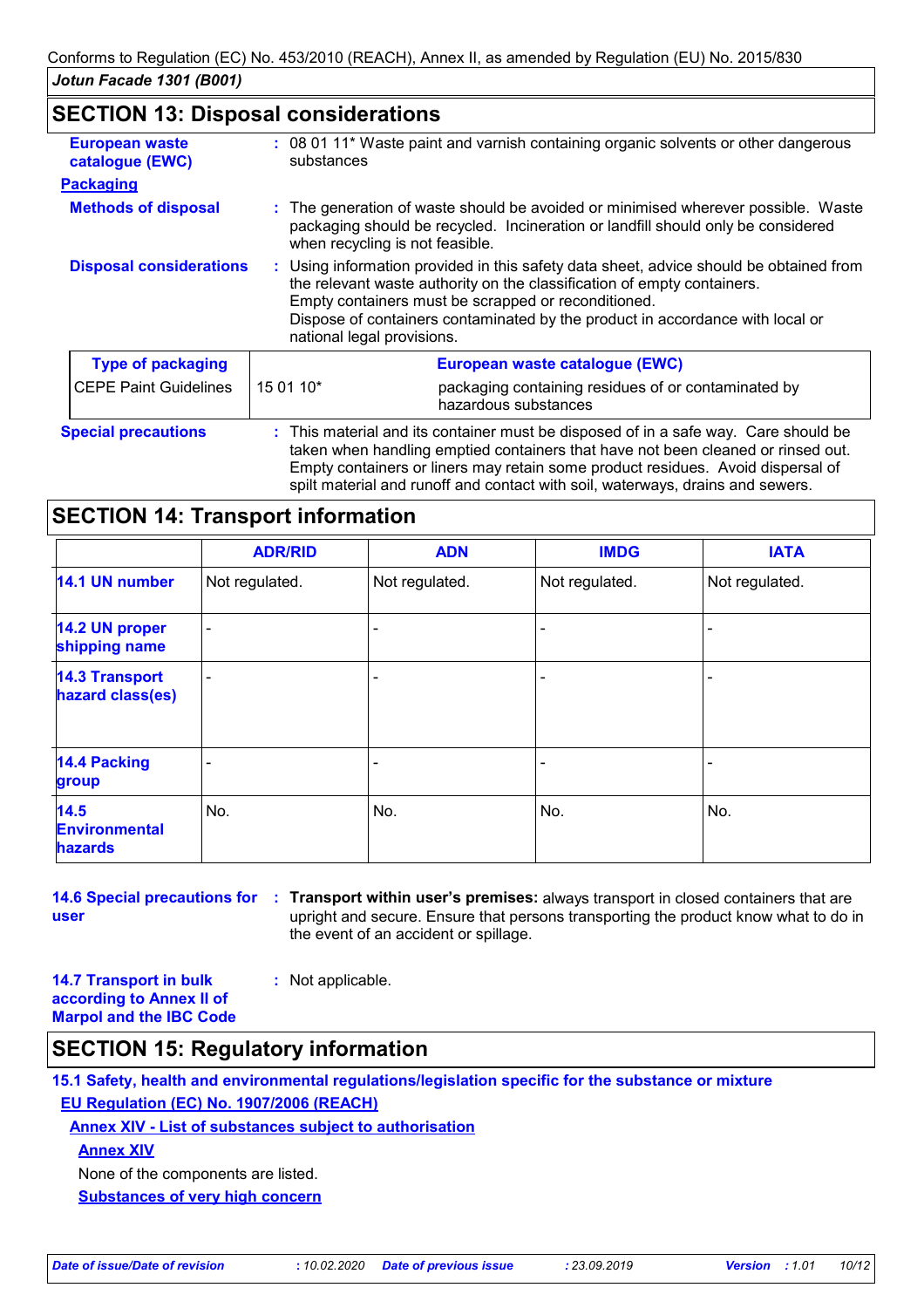| <b>Ingredient name</b>                                                                                                                                   |                   | <b>Intrinsic property</b>                                                                                                                                                                                                                                                                           | <b>Status</b> | <b>Reference</b><br>number | Date of<br>revision |
|----------------------------------------------------------------------------------------------------------------------------------------------------------|-------------------|-----------------------------------------------------------------------------------------------------------------------------------------------------------------------------------------------------------------------------------------------------------------------------------------------------|---------------|----------------------------|---------------------|
| 1,3,5-Tris(oxiran-2-ylmethyl)-1,3,<br>5-triazinane-2,4,6-trione; TGIC                                                                                    |                   | Mutagen                                                                                                                                                                                                                                                                                             | Candidate     | ED/87/2012                 | 18.06.2012          |
| <b>Annex XVII - Restrictions</b><br>on the manufacture,<br>placing on the market<br>and use of certain<br>dangerous substances,<br>mixtures and articles |                   | : Restricted to professional users.                                                                                                                                                                                                                                                                 |               |                            |                     |
| <b>Other EU regulations</b>                                                                                                                              |                   |                                                                                                                                                                                                                                                                                                     |               |                            |                     |
| <b>VOC</b>                                                                                                                                               | : Not available.  |                                                                                                                                                                                                                                                                                                     |               |                            |                     |
| <b>VOC for Ready-for-Use</b><br><b>Mixture</b>                                                                                                           | : Not applicable. |                                                                                                                                                                                                                                                                                                     |               |                            |                     |
| <b>Europe inventory</b>                                                                                                                                  | : Not determined. |                                                                                                                                                                                                                                                                                                     |               |                            |                     |
| Ozone depleting substances (1005/2009/EU)<br>Not listed.                                                                                                 |                   |                                                                                                                                                                                                                                                                                                     |               |                            |                     |
| <b>Prior Informed Consent (PIC) (649/2012/EU)</b><br>Not listed.                                                                                         |                   |                                                                                                                                                                                                                                                                                                     |               |                            |                     |
| <b>Seveso Directive</b>                                                                                                                                  |                   |                                                                                                                                                                                                                                                                                                     |               |                            |                     |
| This product is not controlled under the Seveso Directive.                                                                                               |                   |                                                                                                                                                                                                                                                                                                     |               |                            |                     |
| <b>National regulations</b>                                                                                                                              |                   |                                                                                                                                                                                                                                                                                                     |               |                            |                     |
| <b>Industrial use</b>                                                                                                                                    |                   | : The information contained in this safety data sheet does not constitute the user's<br>own assessment of workplace risks, as required by other health and safety<br>legislation. The provisions of the national health and safety at work regulations apply<br>to the use of this product at work. |               |                            |                     |
| <b>International regulations</b>                                                                                                                         |                   |                                                                                                                                                                                                                                                                                                     |               |                            |                     |
| <b>Chemical Weapon Convention List Schedules I, II &amp; III Chemicals</b>                                                                               |                   |                                                                                                                                                                                                                                                                                                     |               |                            |                     |
| Not listed.                                                                                                                                              |                   |                                                                                                                                                                                                                                                                                                     |               |                            |                     |
| <b>Montreal Protocol (Annexes A, B, C, E)</b><br>Not listed.                                                                                             |                   |                                                                                                                                                                                                                                                                                                     |               |                            |                     |
| <b>Stockholm Convention on Persistent Organic Pollutants</b><br>Not listed.                                                                              |                   |                                                                                                                                                                                                                                                                                                     |               |                            |                     |
| <b>Rotterdam Convention on Prior Informed Consent (PIC)</b>                                                                                              |                   |                                                                                                                                                                                                                                                                                                     |               |                            |                     |
| Not listed.                                                                                                                                              |                   |                                                                                                                                                                                                                                                                                                     |               |                            |                     |
|                                                                                                                                                          |                   |                                                                                                                                                                                                                                                                                                     |               |                            |                     |
| <b>UNECE Aarhus Protocol on POPs and Heavy Metals</b>                                                                                                    |                   |                                                                                                                                                                                                                                                                                                     |               |                            |                     |

**15.2 Chemical safety assessment**

**:** Not applicable.

# **SECTION 16: Other information**

 $\nabla$  Indicates information that has changed from previously issued version.